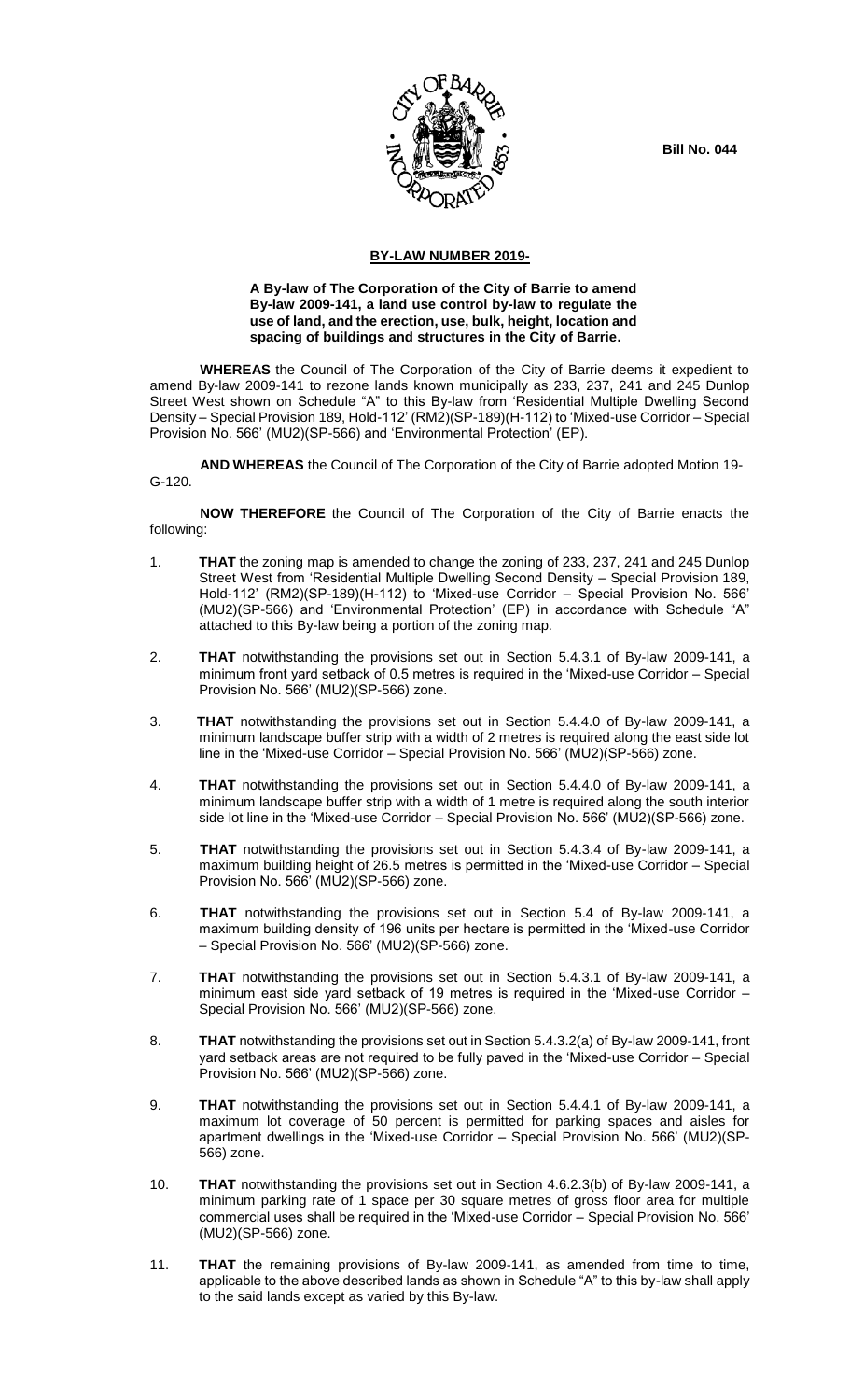12. **THAT** this By-law shall come into force and effect immediately upon the final passing thereof.

**READ** a first and second time this 3<sup>rd</sup> day of June, 2019.

**READ** a third time and finally passed this 3<sup>rd</sup> day of June, 2019.

## **THE CORPORATION OF THE CITY OF BARRIE**

**\_\_\_\_\_\_\_\_\_\_\_\_\_\_\_\_\_\_\_\_\_\_\_\_\_\_\_\_\_\_\_\_\_\_\_\_\_**

**\_\_\_\_\_\_\_\_\_\_\_\_\_\_\_\_\_\_\_\_\_\_\_\_\_\_\_\_\_\_\_\_\_\_\_\_\_**

**MAYOR – J. R. LEHMAN**

**CITY CLERK – WENDY COOKE**